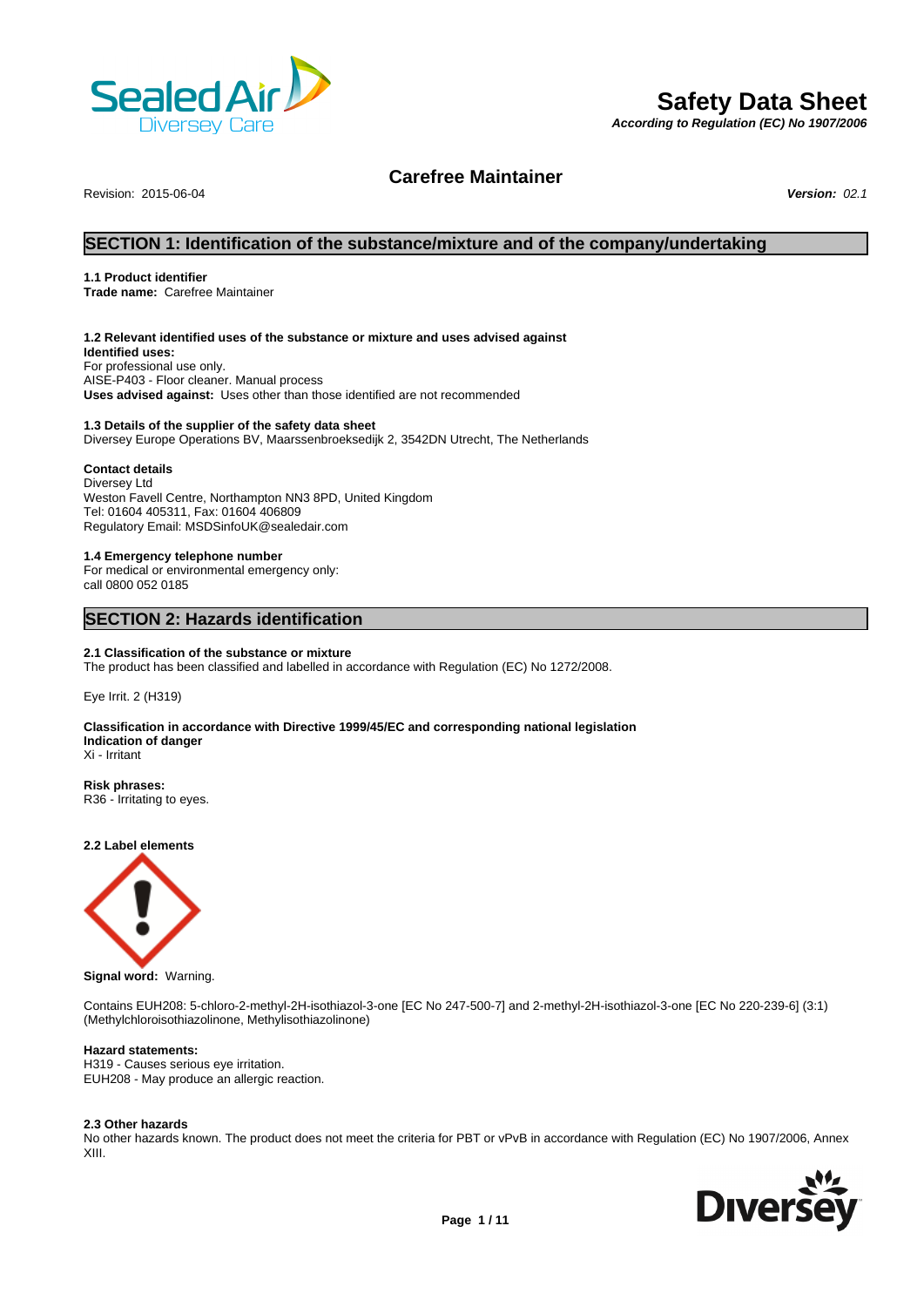# **SECTION 3: Composition/information on ingredients**

# **3.2 Mixtures**

| Ingredient(s)                                                                                                              | <b>EC</b> number       | <b>CAS number</b> | <b>REACH number</b> | <b>Classification</b>                                                                                                                                                     | <b>Classification</b><br>(1999/45/EC)      | <b>Notes</b> | Weight<br>percent |
|----------------------------------------------------------------------------------------------------------------------------|------------------------|-------------------|---------------------|---------------------------------------------------------------------------------------------------------------------------------------------------------------------------|--------------------------------------------|--------------|-------------------|
| alkyl alcohol ethoxylate                                                                                                   | Polymer*               | 68439-46-3        | [4]                 | Acute Tox. 4 (H302)<br>Eye Dam. 1 (H318)<br>Aquatic Chronic 3<br>(H412)                                                                                                   | Xn:R22<br>Xi:R41                           |              | $3 - 10$          |
| 5-chloro-2-methyl-2H-isothiazol<br>-3-one [EC No 247-500-7] and<br>2-methyl-2H-isothiazol-3-one<br>[EC No 220-239-6] (3:1) | 220-239-6<br>247-500-7 | 55965-84-9        | No data available   | Acute Tox. 3 (H301)<br>Acute Tox. 3 (H311)<br>Acute Tox. 3 (H331)<br>Skin Corr. 1B (H314)<br>Skin Sens. 1 (H317)<br>Aquatic Acute 1 (H400)<br>Aquatic Chronic 1<br>(H410) | T:R23/24/25<br>C:R34<br>Xi:R43<br>N:R50/53 |              | < 0.01            |

\* Polymer.

For the full text of the R, H and EUH phrases mentioned in this Section, see Section 16.

Workplace exposure limit(s), if available, are listed in subsection 8.1.

[1] Exempted: ionic mixture. See Regulation (EC) No 1907/2006, Annex V, paragraph 3 and 4. This salt is potentially present, based on calculation, and included for classification and labelling purposes only. Each starting material of the ionic mixture is registered, as required.

[2] Exempted: included in Annex IV of Regulation (EC) No 1907/2006.

[3] Exempted: Annex V of Regulation (EC) No 1907/2006.

[4] Exempted: polymer. See Article 2(9) of Regulation (EC) No 1907/2006.

# **SECTION 4: First aid measures**

| 4.1 Description of first aid measures                           |                                                                                                                                                                                                             |
|-----------------------------------------------------------------|-------------------------------------------------------------------------------------------------------------------------------------------------------------------------------------------------------------|
| <b>Inhalation</b>                                               | Get medical attention or advice if you feel unwell.                                                                                                                                                         |
| <b>Skin contact:</b>                                            | Wash skin with plenty of lukewarm, gently flowing water. If skin irritation occurs: Get medical advice<br>or attention.                                                                                     |
| Eye contact:                                                    | Immediately rinse eyes cautiously with lukewarm water for several minutes. Remove contact lenses,<br>if present and easy to do. Continue rinsing. If irritation occurs and persists, get medical attention. |
| Ingestion:                                                      | Immediately drink 1 glass of water. Get medical attention or advice if you feel unwell.                                                                                                                     |
| Self-protection of first aider:                                 | Consider personal protective equipment as indicated in subsection 8.2.                                                                                                                                      |
| 4.2 Most important symptoms and effects, both acute and delayed |                                                                                                                                                                                                             |

| Inhalation:          | No known effects or symptoms in normal use. |
|----------------------|---------------------------------------------|
| <b>Skin contact:</b> | No known effects or symptoms in normal use. |
| Eye contact:         | Causes severe irritation.                   |
| Ingestion:           | No known effects or symptoms in normal use. |

#### **4.3 Indication of any immediate medical attention and special treatment needed**

No information available on clinical testing and medical monitoring. Specific toxicological information on substances, if available, can be found in section 11.

# **SECTION 5: Firefighting measures**

# **5.1 Extinguishing media**

Carbon dioxide. Dry powder. Water spray jet. Fight larger fires with water spray jet or alcohol-resistant foam.

### **5.2 Special hazards arising from the substance or mixture**

No special hazards known.

#### **5.3 Advice for firefighters**

As in any fire, wear self contained breathing apparatus and suitable protective clothing including gloves and eye/face protection.

# **SECTION 6: Accidental release measures**

# **6.1 Personal precautions, protective equipment and emergency procedures**

No special measures required.

#### **6.2 Environmental precautions**

Do not allow to enter drainage system, surface or ground water. Dilute with plenty of water.

# **6.3 Methods and material for containment and cleaning up**

Absorb with liquid-binding material (sand, diatomite, universal binders, sawdust).

### **6.4 Reference to other sections**

For personal protective equipment see subsection 8.2. For disposal considerations see section 13.

# **SECTION 7: Handling and storage**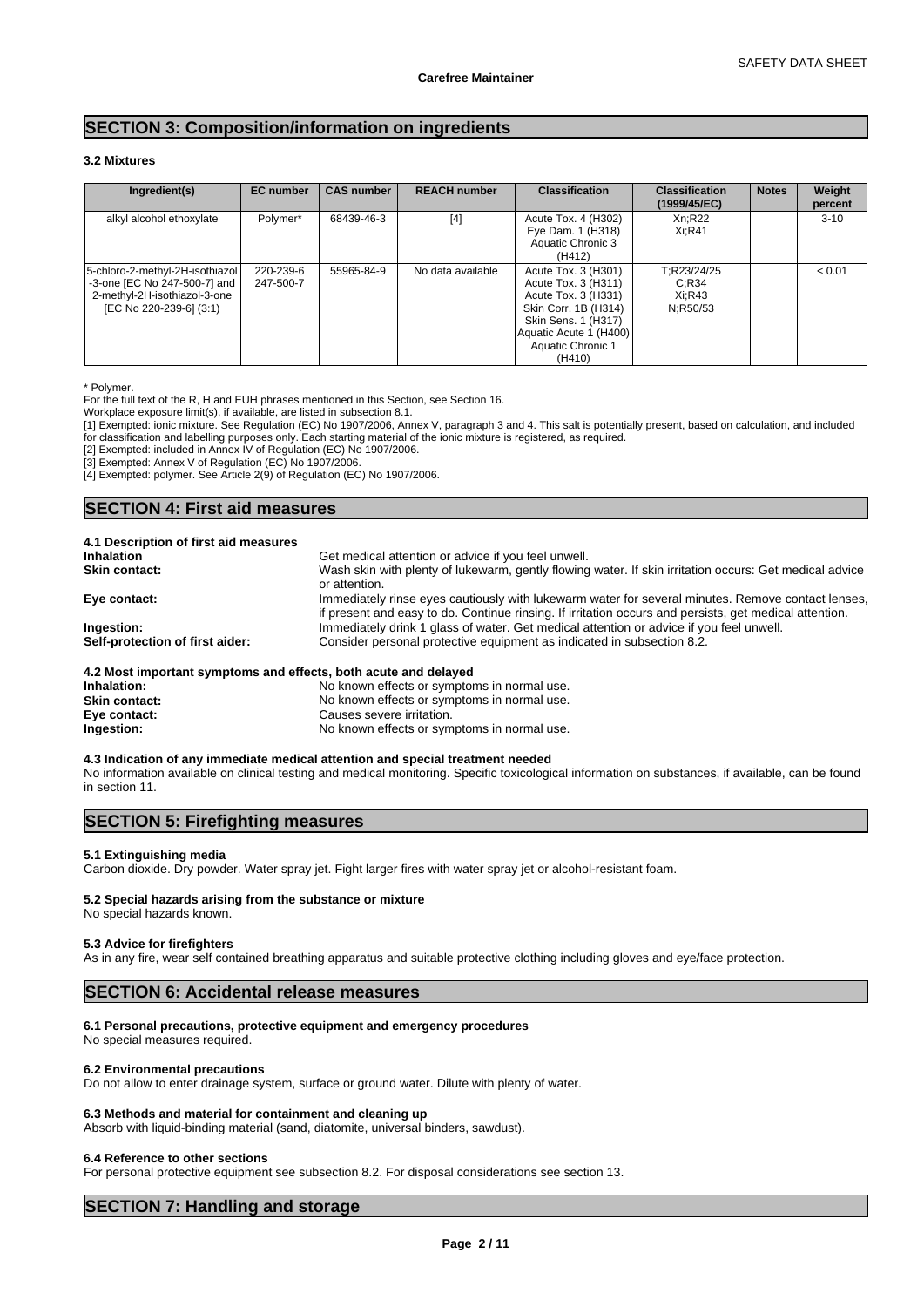# **7.1 Precautions for safe handling**

**Measures to prevent fire and explosions:**

No special precautions required.

#### **Measures required to protect the environment:**

For environmental exposure controls see subsection 8.2.

#### **Advices on general occupational hygiene:**

Handle in accordance with good industrial hygiene and safety practice. Keep away from food, drink and animal feeding stuffs. Do not mix with other products unless adviced by Sealed Air. Wash hands before breaks and at the end of workday. Wash face, hands and any exposed skin thoroughly after handling. Take off immediately all contaminated clothing. Use personal protective equipment as required. Use only with adequate ventilation.

# **7.2 Conditions for safe storage, including any incompatibilities**

Store in accordance with local and national regulations. Keep only in original container. Store in a closed container. For conditions to avoid see subsection 10.4. For incompatible materials see subsection 10.5.

# **7.3 Specific end use(s)**

No specific advice for end use available.

# **SECTION 8: Exposure controls/personal protection**

# **8.1 Control parameters Workplace exposure limits**

Air limit values, if available:

Biological limit values, if available:

Recommended monitoring procedures, if available:

Additional exposure limits under the conditions of use, if available:

# **DNEL/DMEL and PNEC values**

# **Human exposure**

DNEL oral exposure - Consumer (mg/kg bw)

| Ingredient(s)                                                                                                       | <b>Short term - Local</b><br>effects | Short term - Systemic<br>effects | Long term - Local<br>effects | Long term - Systemic  <br>effects |
|---------------------------------------------------------------------------------------------------------------------|--------------------------------------|----------------------------------|------------------------------|-----------------------------------|
| alkyl alcohol ethoxylate                                                                                            | No data available                    | No data available                | No data available            | No data available                 |
| 5-chloro-2-methyl-2H-isothiazol-3-one [EC No 247-500-7] and<br>2-methyl-2H-isothiazol-3-one IEC No 220-239-61 (3:1) | No data available                    | No data available                | No data available            | No data available                 |

### DNEL dermal exposure - Worker

| Ingredient(s)                                                                                                       | Short term - Local<br>effects | <b>Short term - Systemic</b><br>effects (mg/kg bw) | Long term - Local<br>effects | Long term - Systemic  <br>effects (mg/kg bw) |
|---------------------------------------------------------------------------------------------------------------------|-------------------------------|----------------------------------------------------|------------------------------|----------------------------------------------|
| alkyl alcohol ethoxylate                                                                                            | No data available             | No data available                                  | No data available            | No data available                            |
| 5-chloro-2-methyl-2H-isothiazol-3-one [EC No 247-500-7] and<br>2-methyl-2H-isothiazol-3-one [EC No 220-239-6] (3:1) | No data available             | No data available                                  | No data available            | No data available                            |

DNEL dermal exposure - Consumer

| Ingredient(s)                                                                                                       | <b>Short term - Local</b><br>effects | <b>Short term - Systemic</b><br>effects (mg/kg bw) | Long term - Local<br>effects | Long term - Systemic  <br>effects (mg/kg bw) |
|---------------------------------------------------------------------------------------------------------------------|--------------------------------------|----------------------------------------------------|------------------------------|----------------------------------------------|
| alkyl alcohol ethoxylate                                                                                            | No data available                    | No data available                                  | No data available            | No data available                            |
| 5-chloro-2-methyl-2H-isothiazol-3-one [EC No 247-500-7] and<br>2-methyl-2H-isothiazol-3-one [EC No 220-239-6] (3:1) | No data available                    | No data available                                  | No data available            | No data available                            |

DNEL inhalatory exposure - Worker (mg/m<sup>3</sup> ) and  $\overline{\phantom{a}}$ 

| Ingredient(s)                                                                                                       | <b>Short term - Local</b><br>effects | Short term - Systemic<br>effects | Long term - Local<br>effects | I Long term - Systemic I<br>effects |
|---------------------------------------------------------------------------------------------------------------------|--------------------------------------|----------------------------------|------------------------------|-------------------------------------|
| alkyl alcohol ethoxylate                                                                                            | No data available                    | No data available                | No data available            | No data available                   |
| 5-chloro-2-methyl-2H-isothiazol-3-one [EC No 247-500-7] and<br>2-methyl-2H-isothiazol-3-one [EC No 220-239-6] (3:1) | No data available                    | No data available                | No data available            | No data available                   |

DNEL inhalatory exposure - Consumer (mg/m<sup>3</sup>  $)$ 

| Ingredient(s)                                                                                                       | <b>Short term - Local</b><br>effects | Short term - Systemic<br>effects | Long term - Local<br>effects | Long term - Systemic  <br>effects |
|---------------------------------------------------------------------------------------------------------------------|--------------------------------------|----------------------------------|------------------------------|-----------------------------------|
| alkyl alcohol ethoxylate                                                                                            | No data available                    | No data available                | No data available            | No data available                 |
| 5-chloro-2-methyl-2H-isothiazol-3-one [EC No 247-500-7] and<br>2-methyl-2H-isothiazol-3-one IEC No 220-239-61 (3:1) | No data available                    | No data available                | No data available            | No data available                 |

#### **Environmental exposure** Environmental exposure - PNEC

| Ingredient(s)                                                                                                       |                   | Surface water, fresh Surface water, marine | Intermittent (mg/l) | Sewage treatment  |
|---------------------------------------------------------------------------------------------------------------------|-------------------|--------------------------------------------|---------------------|-------------------|
|                                                                                                                     | (mg/l)            | (mg/l)                                     |                     | plant (mg/l)      |
| alkvl alcohol ethoxvlate                                                                                            | No data available | No data available                          | No data available   | No data available |
| 5-chloro-2-methyl-2H-isothiazol-3-one [EC No 247-500-7] and<br>2-methyl-2H-isothiazol-3-one [EC No 220-239-6] (3:1) | No data available | No data available                          | No data available   | No data available |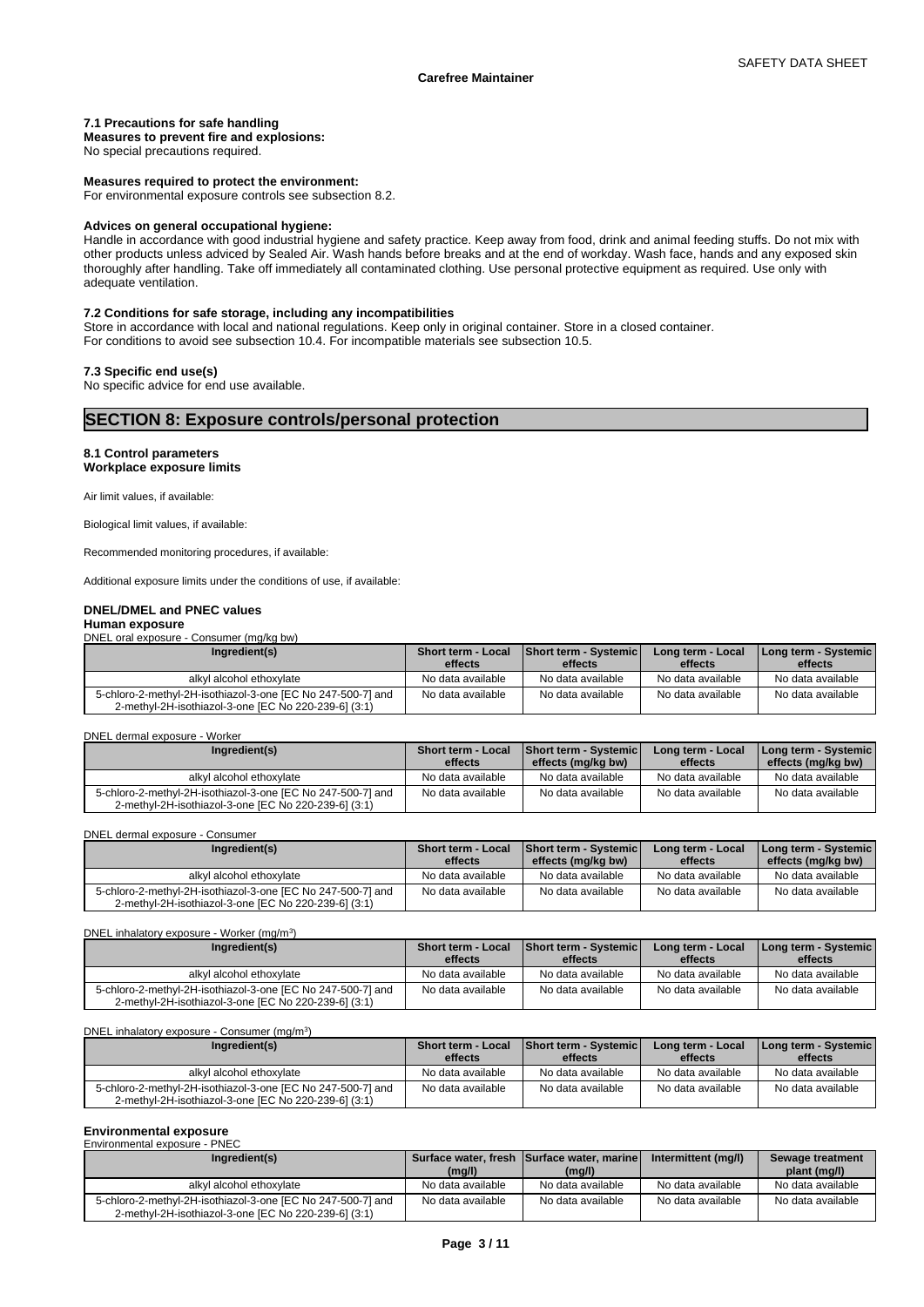Environmental exposure - PNEC, continued

| Ingredient(s)                                                                                                       | l Sediment. freshwater l<br>(mg/kg) | Sediment, marine<br>(mg/kg) | Soil (mg/kg)      | Air (mg/m <sup>3</sup> ) |
|---------------------------------------------------------------------------------------------------------------------|-------------------------------------|-----------------------------|-------------------|--------------------------|
| alkyl alcohol ethoxylate                                                                                            | No data available                   | No data available           | No data available | No data available        |
| 5-chloro-2-methyl-2H-isothiazol-3-one [EC No 247-500-7] and<br>2-methyl-2H-isothiazol-3-one [EC No 220-239-6] (3:1) | No data available                   | No data available           | No data available | No data available        |

#### **8.2 Exposure controls**

*The following information applies for the uses indicated in subsection 1.2. If available, please refer to the product information sheet for application and handling instructions. Normal use conditions are assumed for this section.*

*Recommended safety measures for handling the undiluted product: Covering activities such as filling and transfer of product to application equipment, flasks or buckets*

| Appropriate engineering controls:    | No special requirements under normal use conditions.                                           |
|--------------------------------------|------------------------------------------------------------------------------------------------|
| Appropriate organisational controls: | Avoid direct contact and/or splashes where possible. Train personnel.                          |
| Personal protective equipment        | Safety glasses are not normally required. However, their use is recommended in those cases     |
| Eye / face protection:               | where splashes may occur when handling the product.                                            |
| Hand protection:                     | Rinse and dry hands after use. For prolonged contact protection for the skin may be necessary. |
| <b>Body protection:</b>              | No special requirements under normal use conditions.                                           |
| <b>Respiratory protection:</b>       | No special requirements under normal use conditions.                                           |

**Environmental exposure controls:** No special requirements under normal use conditions.

*Recommended safety measures for handling the diluted product:*

**Recommended maximum concentration (%):** 10

| Appropriate engineering controls:<br>Appropriate organisational controls: | No special requirements under normal use conditions.<br>No special requirements under normal use conditions.                                      |
|---------------------------------------------------------------------------|---------------------------------------------------------------------------------------------------------------------------------------------------|
| Personal protective equipment                                             |                                                                                                                                                   |
| Eye / face protection:                                                    | Safety glasses are not normally required. However, their use is recommended in those cases<br>where splashes may occur when handling the product. |
| Hand protection:                                                          | Rinse and dry hands after use. For prolonged contact protection for the skin may be necessary.                                                    |
| <b>Body protection:</b>                                                   | No special requirements under normal use conditions.                                                                                              |
| <b>Respiratory protection:</b>                                            | No special requirements under normal use conditions.                                                                                              |

**Environmental exposure controls:** No special requirements under normal use conditions.

# **SECTION 9: Physical and chemical properties**

#### **9.1 Information on basic physical and chemical properties**

*Information in this section refers to the product, unless it is specifically stated that substance data is listed*

**Physical State:** Liquid **Colour:** Opaque, Pink **Odour:** Slightly perfumed **Odour threshold:** Not applicable  $pH: \approx 7$  (neat) **Melting point/freezing point (°C):** Not determined **Initial boiling point and boiling range (°C):** Not determined

Substance data, boiling point

| Ingredient(s)                                                                                                       | Value<br>$(^{\circ}C)$ | <b>Method</b>    | Atmospheric pressure<br>(hPa) |  |
|---------------------------------------------------------------------------------------------------------------------|------------------------|------------------|-------------------------------|--|
| alkyl alcohol ethoxylate                                                                                            | >232.2                 | Method not given |                               |  |
| 5-chloro-2-methyl-2H-isothiazol-3-one [EC No 247-500-7] and<br>2-methyl-2H-isothiazol-3-one [EC No 220-239-6] (3:1) | No data available      |                  |                               |  |

**Flash point (°C):** Not applicable. **Sustained combustion:** Not determined **Evaporation rate:** Not determined **Flammability (solid, gas):** Not determined **Upper/lower flammability limit (%):** Not determined

Substance data, flammability or explosive limits, if available:

**Method / remark**

**Method / remark**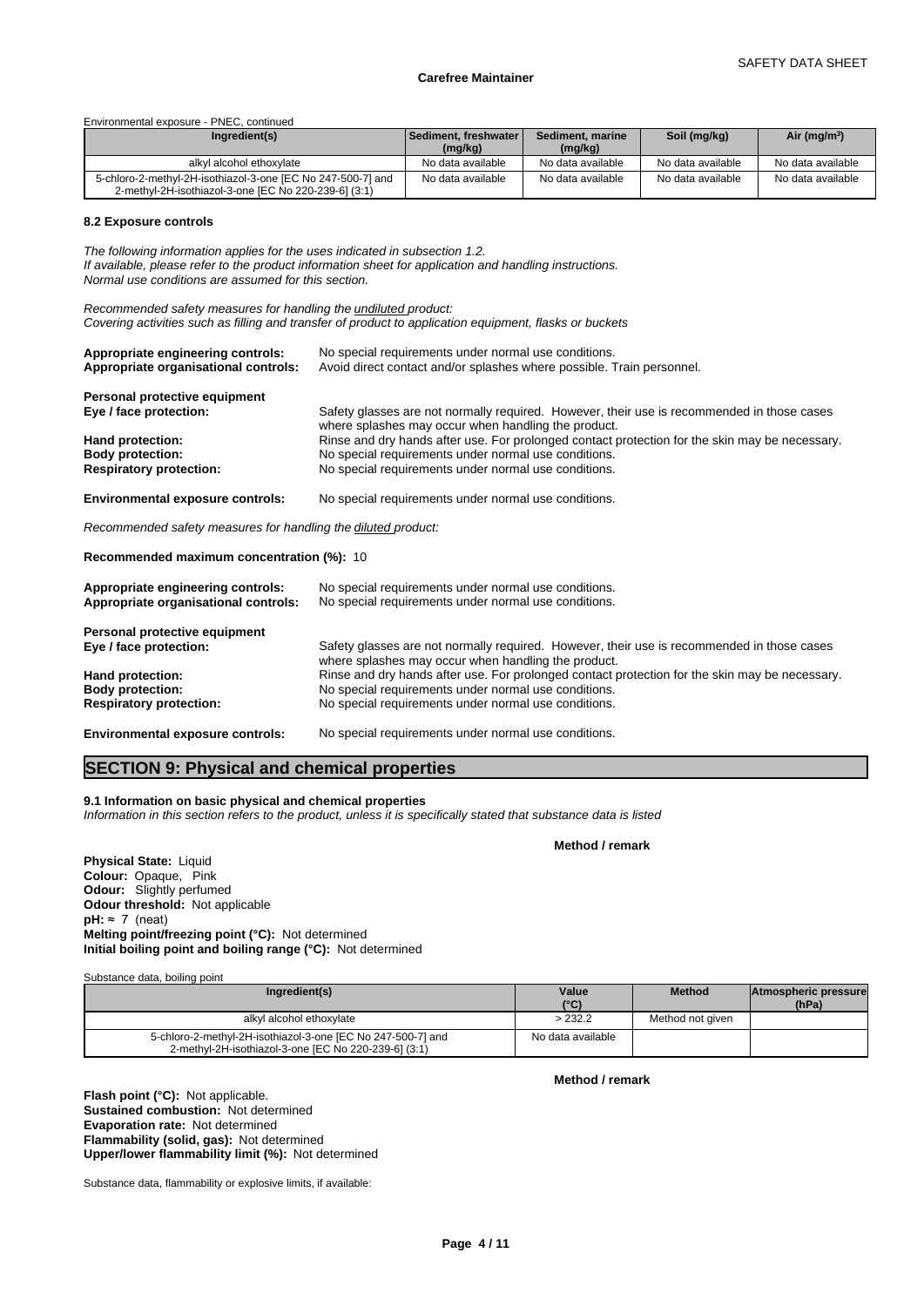#### **Vapour pressure:** Not determined

# **Method / remark**

Substance data, vapour pressure

| Ingredient(s)                                                                                                       | Value<br>(Pa)     | <b>Method</b>    | Temperature<br>(°C) |
|---------------------------------------------------------------------------------------------------------------------|-------------------|------------------|---------------------|
| alkyl alcohol ethoxylate                                                                                            | < 10              | Method not given | 37.8                |
| 5-chloro-2-methyl-2H-isothiazol-3-one [EC No 247-500-7] and<br>2-methyl-2H-isothiazol-3-one [EC No 220-239-6] (3:1) | No data available |                  |                     |

**Method / remark**

# **Solubility in / Miscibility with Water:** Fully miscible **Vapour density:** Not determined **Relative density:** 1.00 g/cm<sup>3</sup> (20 °C)

Substance data, solubility in water

| Ingredient(s)                                               | Value             | <b>Method</b>    | Temperature |
|-------------------------------------------------------------|-------------------|------------------|-------------|
|                                                             | (g/l)             |                  | (°C)        |
| alkyl alcohol ethoxylate                                    | 100 Soluble       | Method not aiven |             |
| 5-chloro-2-methyl-2H-isothiazol-3-one [EC No 247-500-7] and | No data available |                  |             |
| 2-methyl-2H-isothiazol-3-one [EC No 220-239-6] (3:1)        |                   |                  |             |

Substance data, partition coefficient n-octanol/water (log Kow): see subsection 12.3

**Decomposition temperature:** Not determined **Autoignition temperature:** Not determined **Viscosity:** Not determined **Explosive properties:** Not explosive. **Oxidising properties:** Not oxidising

### **9.2 Other information**

**Surface tension (N/m):** Not determined **Corrosion to metals:** Not corrosive

Substance data, dissociation constant, if available:

# **SECTION 10: Stability and reactivity**

# **10.1 Reactivity**

No reactivity hazards known under normal storage and use conditions.

#### **10.2 Chemical stability**

Stable under normal storage and use conditions.

# No hazardous reactions known under normal storage and use conditions.

**10.4 Conditions to avoid**

None known under normal storage and use conditions.

#### **10.5 Incompatible materials**

None known under normal use conditions.

**10.3 Possibility of hazardous reactions**

#### **10.6 Hazardous decomposition products**

None known under normal storage and use conditions.

# **SECTION 11: Toxicological information**

# **11.1 Information on toxicological effects**

Mixture data:

**Relevant calculated ATE(s):** ATE - Oral (mg/kg): >2000

| Skin irritation and corrosivity          |                                   |
|------------------------------------------|-----------------------------------|
| <b>Result:</b> Not corrosive or irritant | <b>Method:</b> Weight of evidence |
| Eye irritation and corrosivity           |                                   |
| <b>Result:</b> Eye irritant 2A           | <b>Method:</b> Weight of evidence |

Substance data, where relevant and available, are listed below.

**Acute toxicity** Acute oral toxicity **Method / remark**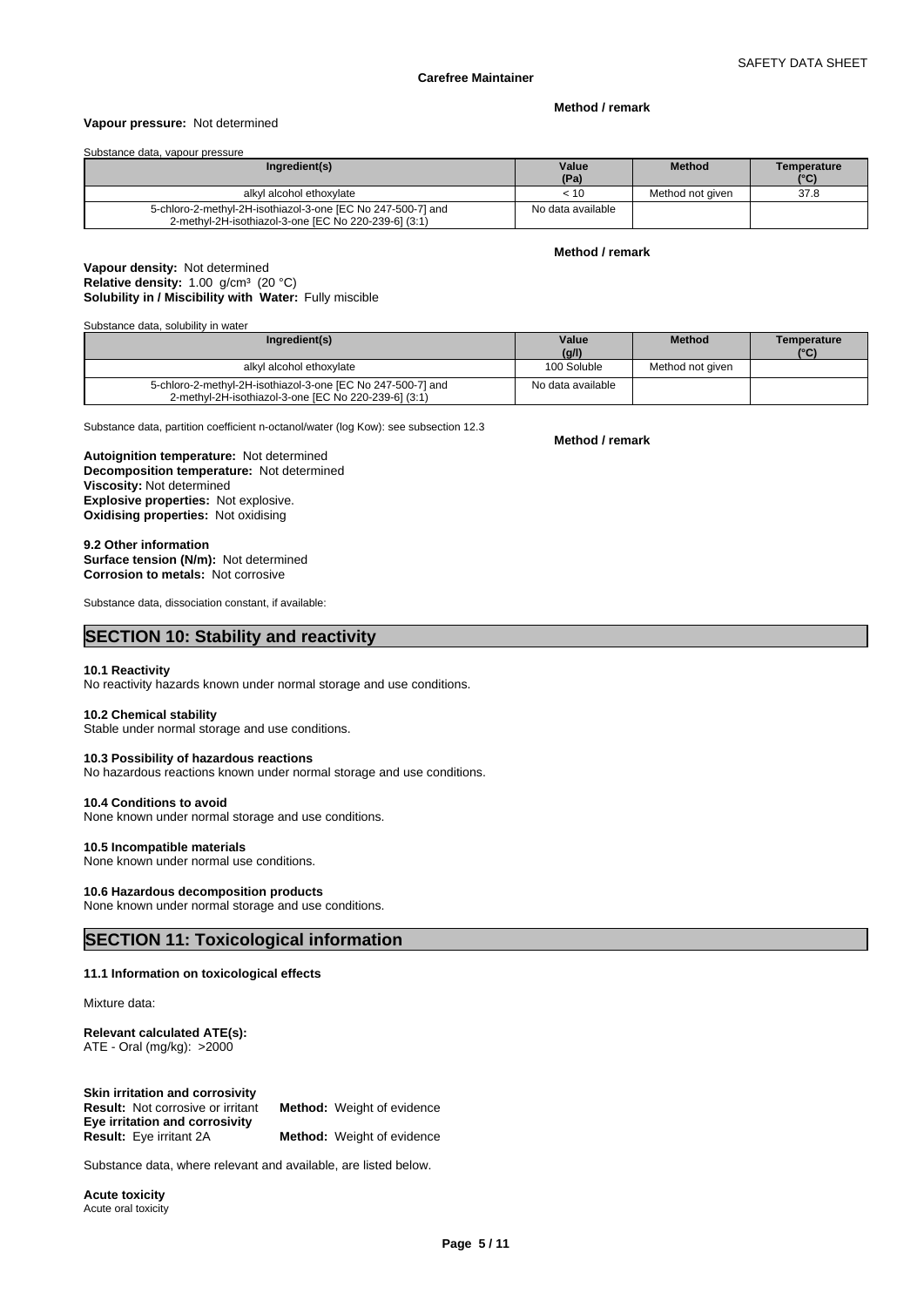| Ingredient(s)                                                                                                       | <b>Endpoint</b> | Value<br>(mg/kg) | <b>Species</b> | <b>Method</b>    | <b>Exposure</b><br>time (h) |
|---------------------------------------------------------------------------------------------------------------------|-----------------|------------------|----------------|------------------|-----------------------------|
| alkyl alcohol ethoxylate                                                                                            | $LD_{50}$       | $300 - 2000$     |                | Method not given |                             |
| 5-chloro-2-methyl-2H-isothiazol-3-one [EC No 247-500-7] and<br>2-methyl-2H-isothiazol-3-one [EC No 220-239-6] (3:1) | LD 50           | 457              | Rat            | Method not given |                             |

Acute dermal toxicity

| Ingredient(s)                                                                                                       | <b>Endpoint</b> | Value<br>(mg/kg) | <b>Species</b> | <b>Method</b>    | <b>Exposure</b><br>time (h) |
|---------------------------------------------------------------------------------------------------------------------|-----------------|------------------|----------------|------------------|-----------------------------|
| alkyl alcohol ethoxylate                                                                                            | $LD_{50}$       | $2000 - 5000$    | Rat            | Method not given |                             |
| 5-chloro-2-methyl-2H-isothiazol-3-one [EC No 247-500-7] and<br>2-methyl-2H-isothiazol-3-one [EC No 220-239-6] (3:1) | ∟D 50           | 660              | Rabbit         | Method not aiven |                             |

Acute inhalative toxicity

| Ingredient(s)                                                                                                       | Endpoint | Value<br>(mg/l)      | <b>Species</b> | <b>Method</b> | <b>Exposure</b><br>time (h) |
|---------------------------------------------------------------------------------------------------------------------|----------|----------------------|----------------|---------------|-----------------------------|
| alkyl alcohol ethoxylate                                                                                            |          | No data<br>available |                |               |                             |
| 5-chloro-2-methyl-2H-isothiazol-3-one [EC No 247-500-7] and<br>2-methyl-2H-isothiazol-3-one [EC No 220-239-6] (3:1) |          | No data<br>available |                |               |                             |

# **Irritation and corrosivity** Skin irritation and corrosivity

| Ingredient(s)                                                                                                       | Result       | <b>Species</b> | <b>Method</b>    | <b>Exposure time</b> |
|---------------------------------------------------------------------------------------------------------------------|--------------|----------------|------------------|----------------------|
| alkyl alcohol ethoxylate                                                                                            | Not irritant |                | Method not given |                      |
| 5-chloro-2-methyl-2H-isothiazol-3-one [EC No 247-500-7] and<br>2-methyl-2H-isothiazol-3-one IEC No 220-239-61 (3:1) | Corrosive    |                | Method not given |                      |

Eye irritation and corrosivity

| Ingredient(s)                                                                                                       | Result        | <b>Species</b> | <b>Method</b>    | <b>Exposure time</b> |
|---------------------------------------------------------------------------------------------------------------------|---------------|----------------|------------------|----------------------|
| alkyl alcohol ethoxylate                                                                                            | Severe damage | Rabbit         | Method not given |                      |
| 5-chloro-2-methyl-2H-isothiazol-3-one [EC No 247-500-7] and<br>2-methyl-2H-isothiazol-3-one IEC No 220-239-61 (3:1) | Severe damage |                | Method not aiven |                      |

# Respiratory tract irritation and corrosivity

| Ingredient(s)                                               | Result            | <b>Species</b> | <b>Method</b> | <b>Exposure time</b> |
|-------------------------------------------------------------|-------------------|----------------|---------------|----------------------|
| alkyl alcohol ethoxylate                                    | No data available |                |               |                      |
| 5-chloro-2-methyl-2H-isothiazol-3-one [EC No 247-500-7] and | No data available |                |               |                      |
| 2-methyl-2H-isothiazol-3-one IEC No 220-239-61 (3:1)        |                   |                |               |                      |

# **Sensitisation** Sensitisation by skin contact

| <b>OCHURUGHOFF DY UNIFI CONGO</b>                                                                                   |                 |                |                  |                          |  |  |
|---------------------------------------------------------------------------------------------------------------------|-----------------|----------------|------------------|--------------------------|--|--|
| Ingredient(s)                                                                                                       | Result          | <b>Species</b> | <b>Method</b>    | <b>Exposure time (h)</b> |  |  |
| alkyl alcohol ethoxylate                                                                                            | Not sensitising | Guinea pig     | Method not given |                          |  |  |
| 5-chloro-2-methyl-2H-isothiazol-3-one [EC No 247-500-7] and<br>2-methyl-2H-isothiazol-3-one [EC No 220-239-6] (3:1) | Sensitising     |                | Method not given |                          |  |  |

Sensitisation by inhalation

| Ingredient(s)                                                                                                       | Result            | <b>Species</b> | <b>Method</b> | <b>Exposure time</b> |
|---------------------------------------------------------------------------------------------------------------------|-------------------|----------------|---------------|----------------------|
| alkyl alcohol ethoxylate                                                                                            | No data available |                |               |                      |
| 5-chloro-2-methyl-2H-isothiazol-3-one [EC No 247-500-7] and<br>2-methyl-2H-isothiazol-3-one [EC No 220-239-6] (3:1) | No data available |                |               |                      |

# **CMR effects (carcinogenicity, mutagenicity and toxicity for reproduction)** Mutagenicity

| Ingredient(s)                                                                                                                                       | <b>Result (in-vitro)</b>                               | <b>Method</b><br>(in-vitro) | <b>Result (in-vivo)</b> | <b>Method</b><br>(in-vivo) |
|-----------------------------------------------------------------------------------------------------------------------------------------------------|--------------------------------------------------------|-----------------------------|-------------------------|----------------------------|
| alkyl alcohol ethoxylate                                                                                                                            | No evidence for mutagenicity, negative<br>test results | OECD 473                    | No data available       |                            |
| 5-chloro-2-methyl-2H-isothiazol-3-one [EC No No evidence for mutagenicity<br>247-500-7] and 2-methyl-2H-isothiazol-3-one<br>[EC No 220-239-6] (3:1) |                                                        | Method not<br>qiven         | No data available       |                            |

**Carcinogenicity** 

| Ingredient(s)                                                                                                       | <b>Effect</b>                                          |
|---------------------------------------------------------------------------------------------------------------------|--------------------------------------------------------|
| alkyl alcohol ethoxylate                                                                                            | No evidence for carcinogenicity, negative test results |
| 5-chloro-2-methyl-2H-isothiazol-3-one [EC No 247-500-7] and<br>2-methyl-2H-isothiazol-3-one [EC No 220-239-6] (3:1) | No evidence for carcinogenicity, negative test results |

Toxicity for reproduction

| Ingredient(s)                                                                                                   | Endpoint | <b>Specific effect</b> | Value<br>$(mq/kg$ bw/d) | <b>Species</b> | <b>Method</b> | <b>Exposure</b><br>time | <b>Remarks and other effects</b><br>reported                                    |
|-----------------------------------------------------------------------------------------------------------------|----------|------------------------|-------------------------|----------------|---------------|-------------------------|---------------------------------------------------------------------------------|
| alkyl alcohol ethoxylate                                                                                        | NOAEL    |                        | > 250                   | Rat            | Not known     |                         | No effects on fertility No<br>developmental toxicity                            |
| 5-chloro-2-methyl-2H-is<br>othiazol-3-one [EC No ]<br>247-500-7] and<br>2-methyl-2H-isothiazol-<br>3-one IEC No |          |                        | No data<br>available    |                |               |                         | No evidence for reproductive<br>toxicity No evidence for<br>teratogenic effects |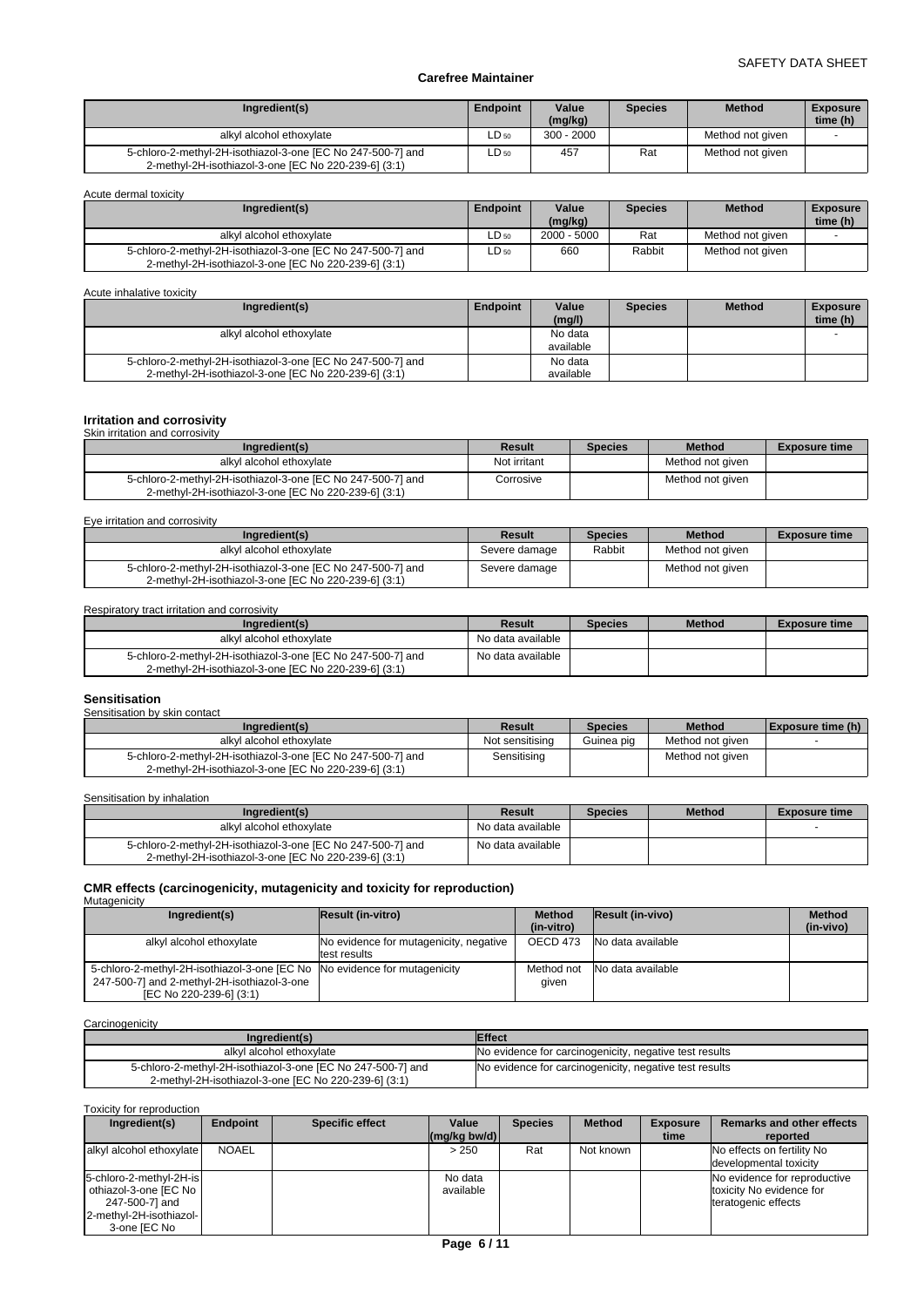| 220.220. $61/2$<br>ZZU-ZJY-<br>ונז-ו |  |  |  |  |
|--------------------------------------|--|--|--|--|
|                                      |  |  |  |  |

# **Repeated dose toxicity**

| Sub-acute or sub-chronic oral toxicity             |              |                       |                |               |                          |                                                             |
|----------------------------------------------------|--------------|-----------------------|----------------|---------------|--------------------------|-------------------------------------------------------------|
| Ingredient(s)                                      | Endpoint     | Value<br>(mg/kg bw/d) | <b>Species</b> | <b>Method</b> | $ time$ (days) $ $       | <b>Exposure   Specific effects and organs  </b><br>affected |
|                                                    |              |                       |                |               |                          |                                                             |
| alkyl alcohol ethoxylate                           | <b>NOAEL</b> | $80 - 400$            |                | Method not    | $\overline{\phantom{0}}$ |                                                             |
|                                                    |              |                       |                | given         |                          |                                                             |
| 5-chloro-2-methyl-2H-isothiazol-3-one [EC No       |              | No data               |                |               |                          |                                                             |
| 247-500-7] and 2-methyl-2H-isothiazol-3-one [EC No |              | available             |                |               |                          |                                                             |
| 220-239-6] (3:1)                                   |              |                       |                |               |                          |                                                             |

# Sub-chronic dermal toxicity

| Ingredient(s)                                      | <b>Endpoint</b> | Value        | <b>Species</b> | <b>Method</b>         |             | <b>Exposure   Specific effects and organs  </b> |
|----------------------------------------------------|-----------------|--------------|----------------|-----------------------|-------------|-------------------------------------------------|
|                                                    |                 | (mg/kg bw/d) |                |                       | time (days) | affected                                        |
| alkyl alcohol ethoxylate                           | NOAEL           | 80           |                | <b>OECD 411 (EUI)</b> | 90          |                                                 |
|                                                    |                 |              |                | B.28                  |             |                                                 |
| 5-chloro-2-methyl-2H-isothiazol-3-one [EC No       |                 | No data      |                |                       |             |                                                 |
| 247-500-7] and 2-methyl-2H-isothiazol-3-one [EC No |                 | available    |                |                       |             |                                                 |
| $220 - 239 - 6$ ] (3:1)                            |                 |              |                |                       |             |                                                 |

#### Sub-chronic inhalation toxicity

| Ingredient(s)                                      | Endpoint | Value<br>(ma/ka bw/d) | <b>Species</b> | <b>Method</b> | Itime (davs) I | <b>Exposure   Specific effects and organs  </b><br>affected |
|----------------------------------------------------|----------|-----------------------|----------------|---------------|----------------|-------------------------------------------------------------|
| alkyl alcohol ethoxylate                           |          | No data               |                |               | -              |                                                             |
|                                                    |          | available             |                |               |                |                                                             |
| 5-chloro-2-methyl-2H-isothiazol-3-one [EC No       |          | No data               |                |               |                |                                                             |
| 247-500-7] and 2-methyl-2H-isothiazol-3-one [EC No |          | available             |                |               |                |                                                             |
| 220-239-6] (3:1)                                   |          |                       |                |               |                |                                                             |

### Chronic toxicity

| Ingredient(s)                                                                                                                     | <b>Exposure</b><br>route | Endpoint | Value<br>$\left \frac{\text{mg}}{\text{kg}}\right $ bw/d) | <b>Species</b> | <b>Method</b> | <b>Exposure</b><br>time | Specific effects and<br>organs affected | <b>Remark</b> |
|-----------------------------------------------------------------------------------------------------------------------------------|--------------------------|----------|-----------------------------------------------------------|----------------|---------------|-------------------------|-----------------------------------------|---------------|
| alkyl alcohol ethoxylate                                                                                                          |                          |          | No data<br>available                                      |                |               |                         |                                         |               |
| 5-chloro-2-methyl-2H-is<br>othiazol-3-one [EC No<br>247-500-7] and<br>2-methyl-2H-isothiazol-<br>3-one [EC No<br>220-239-6] (3:1) |                          |          | No data<br>available                                      |                |               |                         |                                         |               |

### STOT-single exposure

| Ingredient(s)                                               | Affected organ(s)  |
|-------------------------------------------------------------|--------------------|
| alkyl alcohol ethoxylate                                    | INo data available |
| 5-chloro-2-methyl-2H-isothiazol-3-one [EC No 247-500-7] and | No data available  |
| 2-methyl-2H-isothiazol-3-one [EC No 220-239-6] (3:1)        |                    |

#### STOT-repeated exposure

| Ingredient(s)                                               | Affected organ(s) |
|-------------------------------------------------------------|-------------------|
| alkyl alcohol ethoxylate                                    | No data available |
| 5-chloro-2-methyl-2H-isothiazol-3-one [EC No 247-500-7] and | No data available |
| 2-methyl-2H-isothiazol-3-one [EC No 220-239-6] (3:1)        |                   |

# **Aspiration hazard**

Substances with an aspiration hazard (H304), if any, are listed in section 3. If relevant, see section 9 for dynamic viscosity and relative density of the product.

# **Potential adverse health effects and symptoms**

Effects and symptoms related to the product, if any, are listed in subsection 4.2.

# **SECTION 12: Ecological information**

# **12.1 Toxicity**

No data is available on the mixture.

Substance data, where relevant and available, are listed below

# **Aquatic short-term toxicity** Aquatic short-term toxicity - fish

| Ingredient(s)                                                                                                       | <b>Endpoint</b> | Value<br>(mg/l) | <b>Species</b>         | <b>Method</b>                 | <b>Exposure</b><br>time (h) |
|---------------------------------------------------------------------------------------------------------------------|-----------------|-----------------|------------------------|-------------------------------|-----------------------------|
| alkyl alcohol ethoxylate                                                                                            | $LC_{50}$       | $5 -$           | Fish                   | 92/69/EEC, C1,<br>semi-static | 96                          |
| 5-chloro-2-methyl-2H-isothiazol-3-one [EC No 247-500-7] and<br>2-methyl-2H-isothiazol-3-one [EC No 220-239-6] (3:1) | $LC_{50}$       | 0.28            | Lepomis<br>macrochirus | OECD 203                      | 96                          |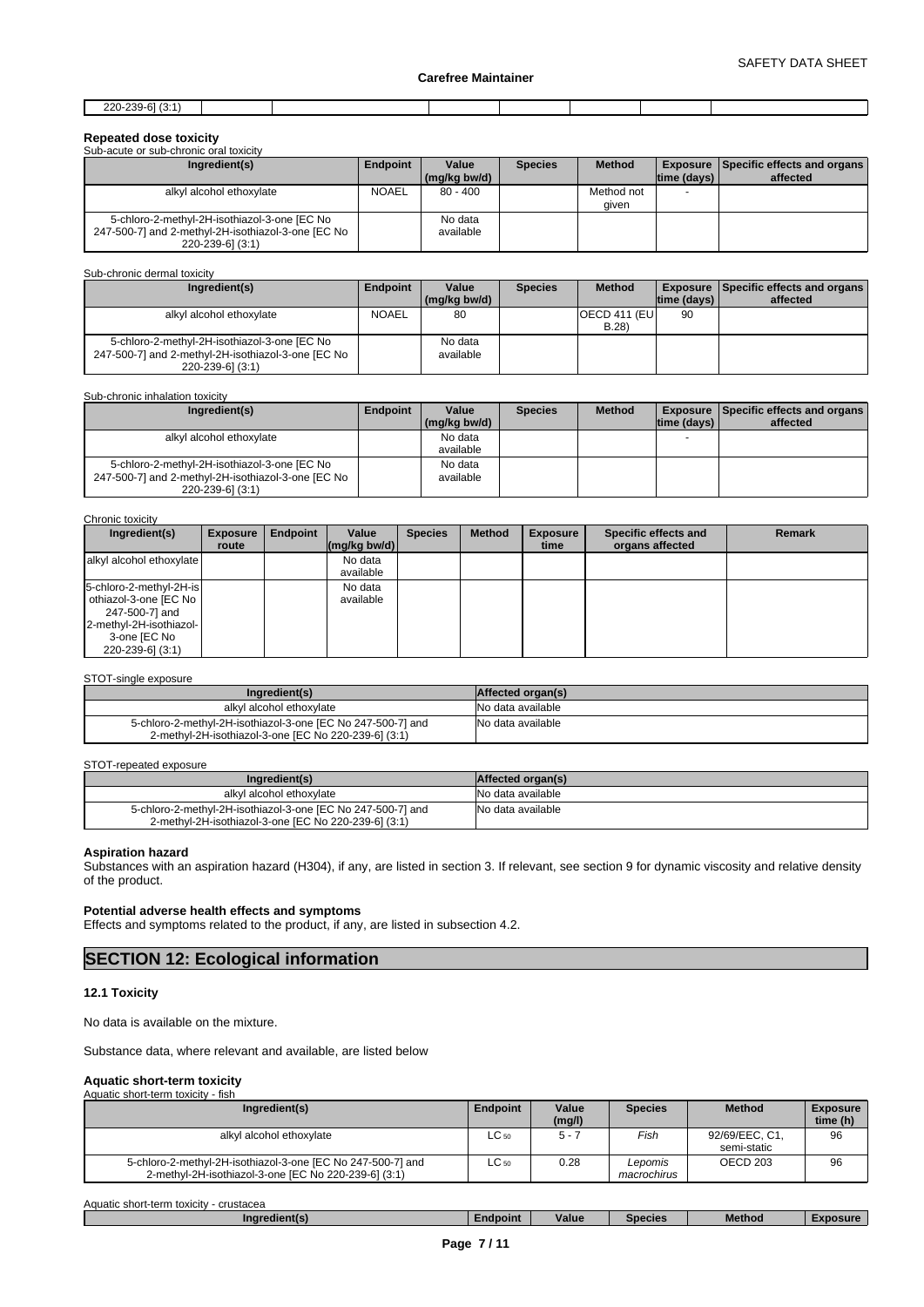|                                                             |                  | (mg/l) |              |           | time (h) |
|-------------------------------------------------------------|------------------|--------|--------------|-----------|----------|
| alkyl alcohol ethoxylate                                    | $\sim$<br>EÜ 50  | ن.ر    | Daphnia      | 92/69/EEC | 48       |
| 5-chloro-2-methyl-2H-isothiazol-3-one [EC No 247-500-7] and | EC <sub>50</sub> | 0.126  | Daphnia      | OECD 202  | 48       |
| 2-methyl-2H-isothiazol-3-one [EC No 220-239-6] (3:1)        |                  |        | magna Straus |           |          |

| Aquatic short-term toxicity - algae                                                                                 |          |                 |                                        |               |                             |  |  |  |
|---------------------------------------------------------------------------------------------------------------------|----------|-----------------|----------------------------------------|---------------|-----------------------------|--|--|--|
| Ingredient(s)                                                                                                       | Endpoint | Value<br>(mg/l) | <b>Species</b>                         | <b>Method</b> | <b>Exposure</b><br>time (h) |  |  |  |
| alkyl alcohol ethoxylate                                                                                            | EC 50    | $.4 - 47$       | Not specified                          | 92/69/EEC     | 72                          |  |  |  |
| 5-chloro-2-methyl-2H-isothiazol-3-one [EC No 247-500-7] and<br>2-methyl-2H-isothiazol-3-one [EC No 220-239-6] (3:1) | EC 50    | 0.003           | Pseudokirchner<br>iella<br>subcapitata | OECD 201      | 72                          |  |  |  |

| Aquatic short-term toxicity - marine species                                                                        |          |                      |                |               |                                  |  |  |  |
|---------------------------------------------------------------------------------------------------------------------|----------|----------------------|----------------|---------------|----------------------------------|--|--|--|
| Ingredient(s)                                                                                                       | Endpoint | Value<br>(mg/l)      | <b>Species</b> | <b>Method</b> | <b>Exposure</b><br>$time$ (days) |  |  |  |
| alkyl alcohol ethoxylate                                                                                            |          | No data<br>available |                |               |                                  |  |  |  |
| 5-chloro-2-methyl-2H-isothiazol-3-one [EC No 247-500-7] and<br>2-methyl-2H-isothiazol-3-one [EC No 220-239-6] (3:1) |          | No data<br>available |                |               |                                  |  |  |  |

Impact on sewage plants - toxicity to bacteria

| Ingredient(s)                                                                                                       | <b>Endpoint</b> | Value<br>(mg/l) | <b>Inoculum</b>     | <b>Method</b>    | <b>Exposure</b><br>time |
|---------------------------------------------------------------------------------------------------------------------|-----------------|-----------------|---------------------|------------------|-------------------------|
| alkyl alcohol ethoxylate                                                                                            | EC 50           | $-140$          | Bacteria            | Method not given | 3 hour(s)               |
| 5-chloro-2-methyl-2H-isothiazol-3-one [EC No 247-500-7] and<br>2-methyl-2H-isothiazol-3-one IEC No 220-239-61 (3:1) | $EC_{20}$       | 0.97            | Activated<br>sludae | OECD 209         | 3 hour(s)               |

# **Aquatic long-term toxicity** Aquatic long-term toxicity - fish

| Ingredient(s)                                                                                                          | Endpoint  | Value<br>(mg/l)      | <b>Species</b> | <b>Method</b>       | <b>Exposure</b><br>time | <b>Effects observed</b> |
|------------------------------------------------------------------------------------------------------------------------|-----------|----------------------|----------------|---------------------|-------------------------|-------------------------|
| alkyl alcohol ethoxylate                                                                                               | $EC_{10}$ | 8.983                | Not specified  | Method not<br>aiven | $21 \text{ day}(s)$     |                         |
| 5-chloro-2-methyl-2H-isothiazol-3-one [EC No<br>247-500-7] and 2-methyl-2H-isothiazol-3-one [EC No<br>220-239-6] (3:1) |           | No data<br>available |                |                     |                         |                         |

# Aquatic long-term toxicity - crustacea

| Ingredient(s)                                                                                                          | Endpoint  | Value<br>(mg/l)      | <b>Species</b> | <b>Method</b>       | <b>Exposure</b><br>time | <b>Effects observed</b> |
|------------------------------------------------------------------------------------------------------------------------|-----------|----------------------|----------------|---------------------|-------------------------|-------------------------|
| alkyl alcohol ethoxylate                                                                                               | $EC_{10}$ | 2.579                | Daphnia sp.    | Method not<br>aiven | $21 \text{ day}(s)$     |                         |
| 5-chloro-2-methyl-2H-isothiazol-3-one [EC No<br>247-500-7] and 2-methyl-2H-isothiazol-3-one [EC No<br>220-239-6] (3:1) |           | No data<br>available |                |                     |                         |                         |

# Aquatic toxicity to other aquatic benthic organisms, including sediment-dwelling organisms, if available:

| Ingredient(s)                                                                                                          | Endpoint | Value<br>(mg/kg dw<br>sediment) | <b>Species</b> | <b>Method</b> | <b>Exposure</b><br>$ time$ (days) $ $ | <b>Effects observed</b> |
|------------------------------------------------------------------------------------------------------------------------|----------|---------------------------------|----------------|---------------|---------------------------------------|-------------------------|
| alkyl alcohol ethoxylate                                                                                               |          | No data<br>available            |                |               |                                       |                         |
| 5-chloro-2-methyl-2H-isothiazol-3-one [EC No<br>247-500-7] and 2-methyl-2H-isothiazol-3-one [EC No<br>220-239-6] (3:1) |          | No data<br>available            |                |               |                                       |                         |

**Terrestrial toxicity** Terrestrial toxicity - soil invertebrates, including earthworms, if available:

| Ingredient(s)                                                                                                          | Endpoint | Value<br>(mg/kg dw<br>soil) | <b>Species</b> | <b>Method</b> | <b>Exposure</b><br>$ time$ (days) $ $ | <b>Effects observed</b> |
|------------------------------------------------------------------------------------------------------------------------|----------|-----------------------------|----------------|---------------|---------------------------------------|-------------------------|
| alkyl alcohol ethoxylate                                                                                               |          | No data<br>available        |                |               |                                       |                         |
| 5-chloro-2-methyl-2H-isothiazol-3-one [EC No<br>247-500-7] and 2-methyl-2H-isothiazol-3-one [EC No<br>220-239-6] (3:1) |          | No data<br>available        |                |               |                                       |                         |

# Terrestrial toxicity - plants, if available:

| Ingredient(s)                                                                                                          | Endpoint | Value<br>(mg/kg dw<br>soil) | <b>Species</b> | <b>Method</b> | <b>Exposure</b><br>$ time$ (days) $ $ | <b>Effects observed</b> |
|------------------------------------------------------------------------------------------------------------------------|----------|-----------------------------|----------------|---------------|---------------------------------------|-------------------------|
| alkyl alcohol ethoxylate                                                                                               |          | No data<br>available        |                |               |                                       |                         |
| 5-chloro-2-methyl-2H-isothiazol-3-one [EC No<br>247-500-7] and 2-methyl-2H-isothiazol-3-one [EC No<br>220-239-6] (3:1) |          | No data<br>available        |                |               |                                       |                         |

# Terrestrial toxicity - birds, if available:

| Ingredient(s)            | Endpoint | Value     | <b>Species</b> | <b>Method</b> | Exposure<br>$ time$ (days) $ $ | <b>Effects observed</b> |  |  |
|--------------------------|----------|-----------|----------------|---------------|--------------------------------|-------------------------|--|--|
| alkyl alcohol ethoxylate |          | No data   |                |               |                                |                         |  |  |
|                          |          | available |                |               |                                |                         |  |  |
| Page 8/11                |          |           |                |               |                                |                         |  |  |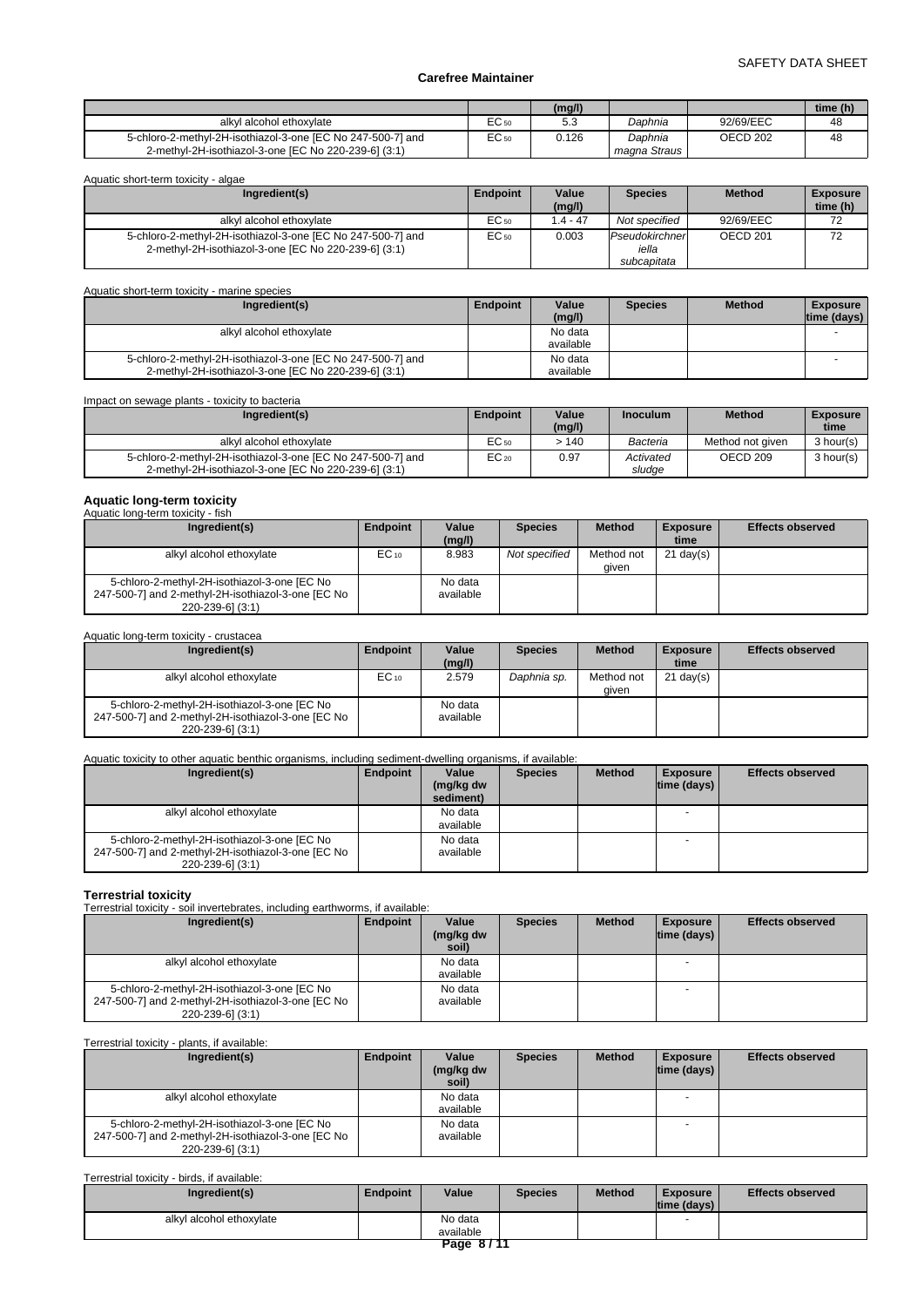| 5-chloro-2-methyl-2H-isothiazol-3-one [EC No<br>247-500-71 and 2-methvl-2H-isothiazol-3-one IEC No<br>220-239-61 (3:1) | No data<br>available |  |  |
|------------------------------------------------------------------------------------------------------------------------|----------------------|--|--|
|                                                                                                                        |                      |  |  |

| Terrestrial toxicity - beneficial insects, if available:                                                               |                 |                             |                |               |                                       |                         |
|------------------------------------------------------------------------------------------------------------------------|-----------------|-----------------------------|----------------|---------------|---------------------------------------|-------------------------|
| Ingredient(s)                                                                                                          | <b>Endpoint</b> | Value<br>(mg/kg dw<br>soil) | <b>Species</b> | <b>Method</b> | <b>Exposure</b><br>$ time$ (days) $ $ | <b>Effects observed</b> |
| alkyl alcohol ethoxylate                                                                                               |                 | No data<br>available        |                |               |                                       |                         |
| 5-chloro-2-methyl-2H-isothiazol-3-one [EC No<br>247-500-7] and 2-methyl-2H-isothiazol-3-one [EC No<br>220-239-6] (3:1) |                 | No data<br>available        |                |               |                                       |                         |

Terrestrial toxicity - soil bacteria, if available:

| Ingredient(s)                                                                                                          | Endpoint | Value<br>(mg/kg dw<br>soil) | <b>Species</b> | <b>Method</b> | <b>Exposure</b><br>$ time$ (days) $ $ | <b>Effects observed</b> |
|------------------------------------------------------------------------------------------------------------------------|----------|-----------------------------|----------------|---------------|---------------------------------------|-------------------------|
| alkyl alcohol ethoxylate                                                                                               |          | No data<br>available        |                |               |                                       |                         |
| 5-chloro-2-methyl-2H-isothiazol-3-one [EC No<br>247-500-7] and 2-methyl-2H-isothiazol-3-one [EC No<br>220-239-6] (3:1) |          | No data<br>available        |                |               |                                       |                         |

# **12.2 Persistence and degradability**

# **Abiotic degradation**

Abiotic degradation - photodegradation in air, if available:

Abiotic degradation - hydrolysis, if available:

Abiotic degradation - other processes, if available:

# **Biodegradation**

#### Ready biodegradability - aerobic conditions

| Ingredient(s)                                                                                                            | <b>Inoculum</b> | <b>Analytical</b><br>method | DT 50   | <b>Method</b> | <b>Evaluation</b>                                         |
|--------------------------------------------------------------------------------------------------------------------------|-----------------|-----------------------------|---------|---------------|-----------------------------------------------------------|
| alkyl alcohol ethoxylate                                                                                                 |                 |                             |         |               | 160 % in 28 day(s) Method not given Readily biodegradable |
| 5-chloro-2-methyl-2H-isothiazol-3-one [EC No<br>247-500-7] and 2-methyl-2H-isothiazol-3-one [EC No  <br>220-239-61 (3:1) |                 | Oxygen depletion            | $>60\%$ | OECD 301D     | Readily biodegradable                                     |

Ready biodegradability - anaerobic and marine conditions, if available:

Degradation in relevant environmental compartments, if available:

The surfactant(s) contained in this preparation complies(comply) with the biodegradability criteria as laid down in Regulation (EC) No. 648/2004 on detergents. Data to support this assertion are held at the disposal of the competent authorities of the Member States and will be made available to them, at their direct request or at the request of a detergent manufacturer.

# **12.3 Bioaccumulative potential**

| Partition coefficient n-octanol/water (log Kow)                                                                           |                 |                  |                                    |        |  |  |  |
|---------------------------------------------------------------------------------------------------------------------------|-----------------|------------------|------------------------------------|--------|--|--|--|
| Ingredient(s)                                                                                                             | Value           | <b>Method</b>    | Evaluation                         | Remark |  |  |  |
| alkyl alcohol ethoxylate                                                                                                  | $3.11 - 4.19$   | Method not given | High potential for bioaccumulation |        |  |  |  |
| 5-chloro-2-methyl-2H-isothiazol-3-one<br>[EC No 247-500-7] and<br>2-methyl-2H-isothiazol-3-one [EC No<br>220-239-6] (3:1) | $-0.71 - +0.75$ | Method not given | No bioaccumulation expected        |        |  |  |  |

Bioconcentration factor (BCF)

| Ingredient(s)                                                                                                                                         | Value | <b>Species</b> | <b>Method</b>    | <b>Evaluation</b>                  | <b>Remark</b> |
|-------------------------------------------------------------------------------------------------------------------------------------------------------|-------|----------------|------------------|------------------------------------|---------------|
| alkyl alcohol ethoxylate                                                                                                                              | < 500 |                | Method not given | High potential for bioaccumulation |               |
| 5-chloro-2-methyl-2H-is No data available<br>othiazol-3-one [EC No ]<br>247-500-7] and<br>2-methyl-2H-isothiazol-<br>3-one [EC No<br>220-239-61 (3:1) |       |                |                  |                                    |               |

# **12.4 Mobility in soil**

Adsorption/Desorption to soil or sediment

| Ingredient(s)                                                                                                            | <b>Adsorption</b><br>coefficient<br>Loa Koc | <b>Desorption</b><br>coefficient<br>Log Koc(des) | <b>Method</b> | Soil/sediment<br>type | <b>Evaluation</b>                                   |
|--------------------------------------------------------------------------------------------------------------------------|---------------------------------------------|--------------------------------------------------|---------------|-----------------------|-----------------------------------------------------|
| alkyl alcohol ethoxylate                                                                                                 | No data available                           |                                                  |               |                       | Potential for mobility in soil,<br>soluble in water |
| 5-chloro-2-methyl-2H-isothiazol-3-one [EC No<br>247-500-7] and 2-methyl-2H-isothiazol-3-one [EC No  <br>220-239-61 (3:1) | No data available                           |                                                  |               |                       |                                                     |

# **12.5 Results of PBT and vPvB assessment**

Substances that fulfill the criteria for PBT/vPvB, if any, are listed in section 3.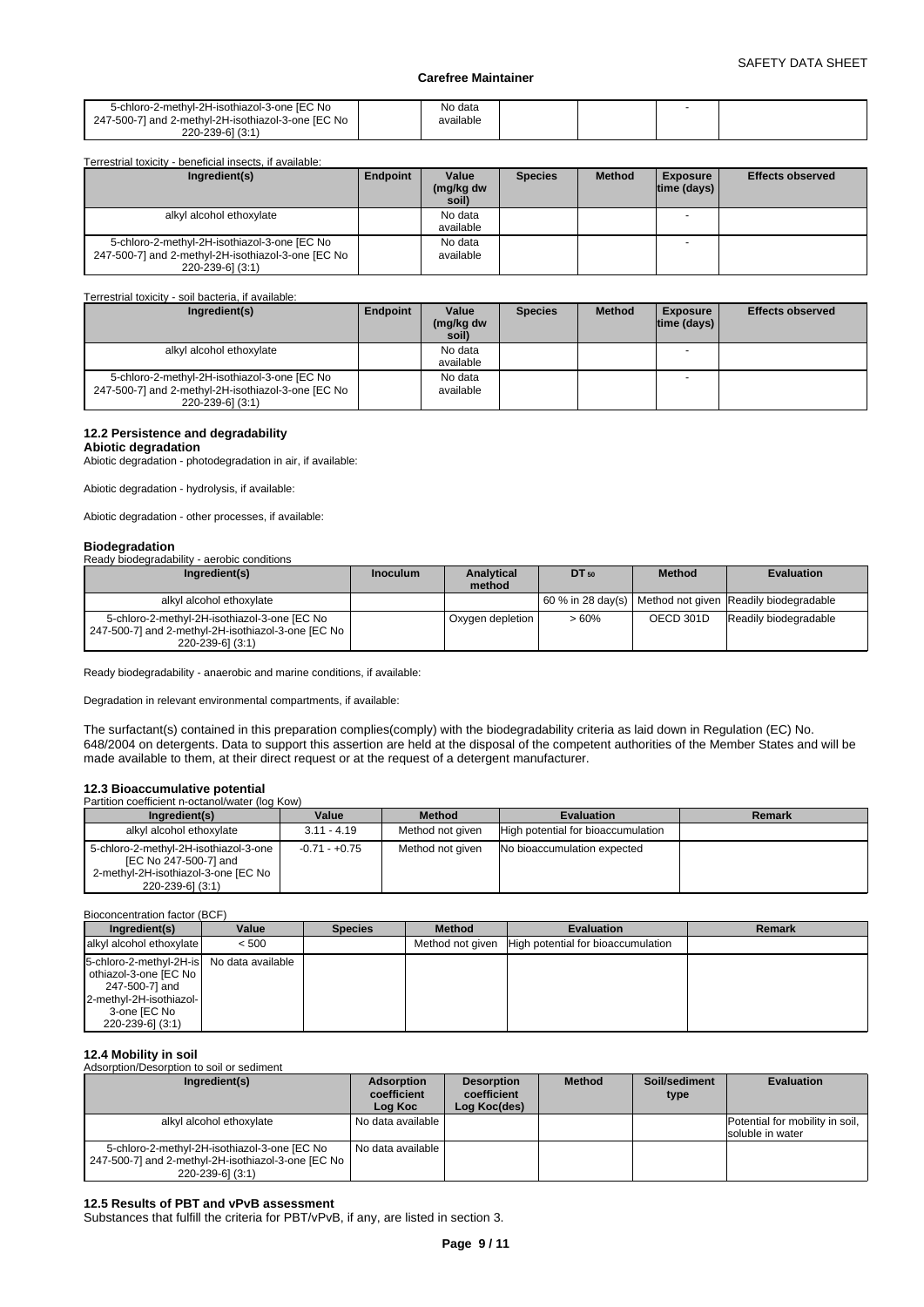#### **12.6 Other adverse effects** No other adverse effects known.

# **SECTION 13: Disposal considerations 13.1 Waste treatment methods Waste from residues / unused products:** The concentrated contents or contaminated packaging should be disposed of by a certified handler or according to the site permit. Release of waste to sewers is discouraged. The cleaned packaging material is suitable for energy recovery or recycling in line with local legislation. **European Waste Catalogue:** 20 01 29\* - detergents containing dangerous substances. **Empty packaging Recommendation:** Dispose of observing national or local regulations. **Suitable cleaning agents:** Water, if necessary with cleaning agent.

# **SECTION 14: Transport information**

# **ADR, RID, ADN, IMO/IMDG, ICAO/IATA**

**14.1 UN number:** Non-dangerous goods

- **14.2 UN proper shipping name:** Non-dangerous goods
- **14.3 Transport hazard class(es):** Non-dangerous goods

Class:

**14.4 Packing group:** Non-dangerous goods

**14.5 Environmental hazards:** Non-dangerous goods

**14.6 Special precautions for user:** Non-dangerous goods

**14.7 Transport in bulk according to Annex II of MARPOL 73/78 and the IBC Code:** The product is not transported in bulk tankers.

# **SECTION 15: Regulatory information**

**15.1 Safety, health and environmental regulations/legislation specific for the substance or mixture**

**Authorisations or restrictions (Regulation (EC) No 1907/2006, Title VII respectively Title VIII):** Not applicable.

**Ingredients according to EC Detergents Regulation 648/2004**

non-ionic surfactants 5 - 15% perfumes, Dimethylol Glycol, Amyl Cinnamal, Methylchloroisothiazolinone, Methylisothiazolinone

# **15.2 Chemical safety assessment**

A chemical safety assessment has not been carried out on the mixture

# **SECTION 16: Other information**

*The information in this document is based on our best present knowledge. However, it does not constitute a guarantee for any specific product features and does not establish a legally binding contract*

**SDS code:** MSDS7243

# **Reason for revision:**

This data sheet contains changes from the previous version in section(s):, 3, 8, Overall design adjusted in accordance with Amendment 453/2010, Annex II of Regulation (EC) No 1907/2006, Name change

# **Classification procedure**

The classification of the mixture is in general based on calculation methods using substance data, as required by Regulation (EC) No 1272/2008. If for certain classifications data on the mixture is available or for example bridging principles or weight of evidence can be used for classification, this will be indicated in the relevant sections of the Safety Data Sheet. See section 9 for physical chemical properties, section 11 for toxicological information and section 12 for ecological information.

### **Full text of the R, H and EUH phrases mentioned in section 3:**

- H301 Toxic if swallowed.
- H302 Harmful if swallowed.
- H311 Toxic in contact with skin.
- H314 Causes severe skin burns and eye damage.
- H317 May cause an allergic skin reaction. • H318 - Causes serious eye damage.
- H331 Toxic if inhaled.
- H400 Very toxic to aquatic life.
- H410 Very toxic to aquatic life with long lasting effects.
- H412 Harmful to aquatic life with long lasting effects.
- R22 Harmful if swallowed.
- R23 Toxic by inhalation.
- R24 Toxic in contact with skin.
- R25 Toxic if swallowed.
- R34 Causes burns.
- R41 Risk of serious damage to eyes.

**Version:** 02.1 **Revision:** 2015-06-04